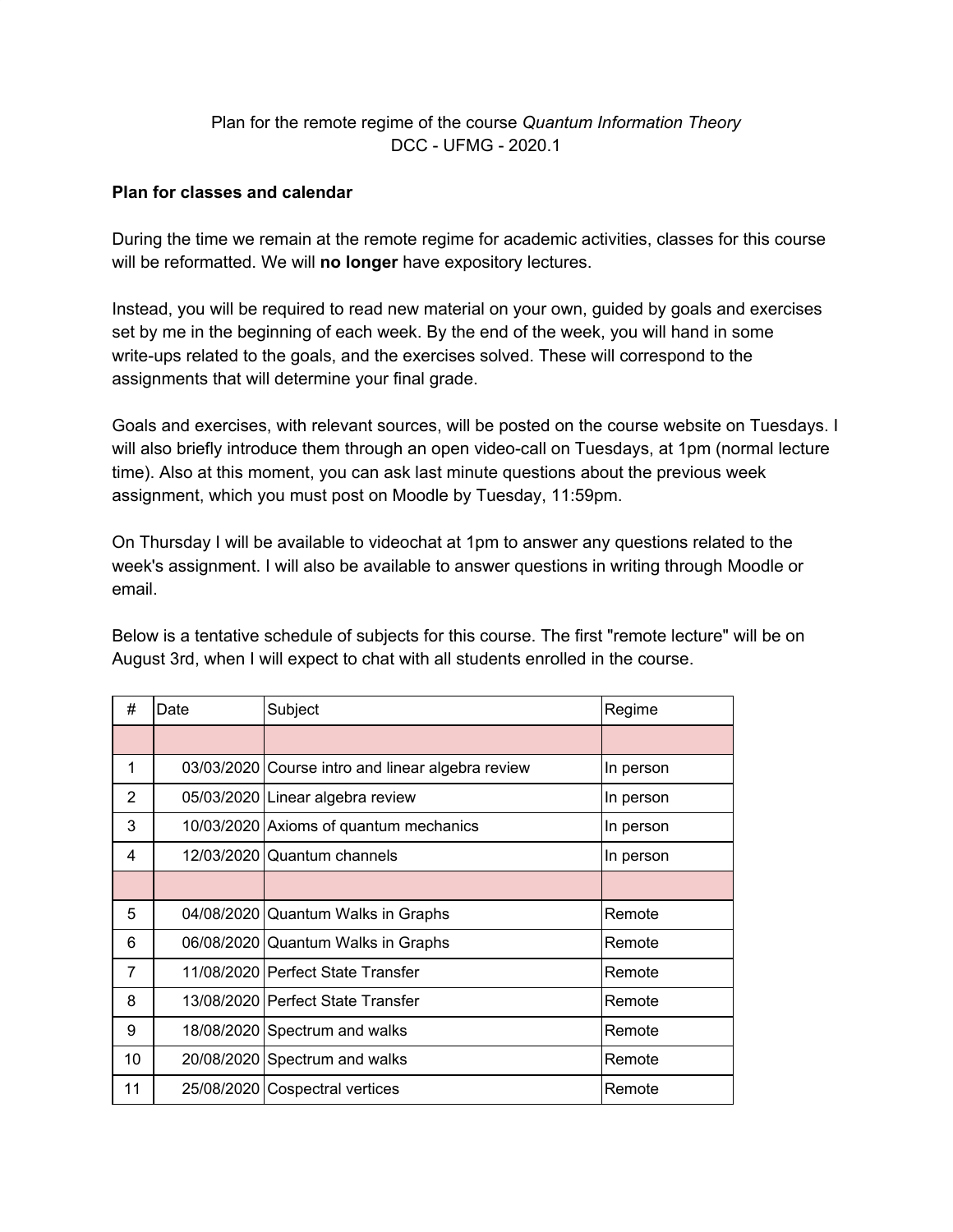| 12 | 27/08/2020 Cospectral vertices                    | Remote |
|----|---------------------------------------------------|--------|
| 13 | 01/09/2020 Perfect State Transfer                 | Remote |
| 14 | 03/09/2020 Perfect State Transfer                 | Remote |
| 15 | 08/09/2020 State Transfer in Trees                | Remote |
| 16 | 10/09/2020 State Transfer in Trees                | Remote |
| 17 | 15/09/2020 Orthogonal polynomials                 | Remote |
| 18 | 17/09/2020 Orthogonal polynomials                 | Remote |
| 19 | 22/09/2020 Paths and weighted paths               | Remote |
| 20 | 24/09/2020 Paths and weighted paths               | Remote |
| 21 | 29/09/2020 Equitable partitions and automorphisms | Remote |
| 22 | 01/10/2020 Equitable partitions and automorphisms | Remote |
| 23 | 06/10/2020 Distance-regular graphs                | Remote |
| 24 | 08/10/2020 Distance-regular graphs                | Remote |
| 25 | 13/10/2020 Association schemes                    | Remote |
| 26 | 15/10/2020 Association schemes                    | Remote |
| 27 | 20/10/2020 Real states and average mixing         | Remote |
| 28 | 22/10/2020 Real states and average mixing         | Remote |
| 29 | 27/10/2020 Cubelike Graphs and uniform mixing     | Remote |
| 30 | 29/10/2020 Cubelike Graphs and uniform mixing     | Remote |

# **Communication**

- 1. All written communication will be via moodle. All students must be registered to 2020\_1 - QUANTUM INFORMATION THEORY - METATURMA
- 2. Resources will be posted on the course website homepages.dcc.ufmg.br/~gabriel/QIT/
- 3. Video-sessions will be via Microsoft Teams. The links will be posted on Moodle.

## **Evaluation**

Regarding the lectures in March, *Assignment 1* which was already done by the students will be used to evaluate.